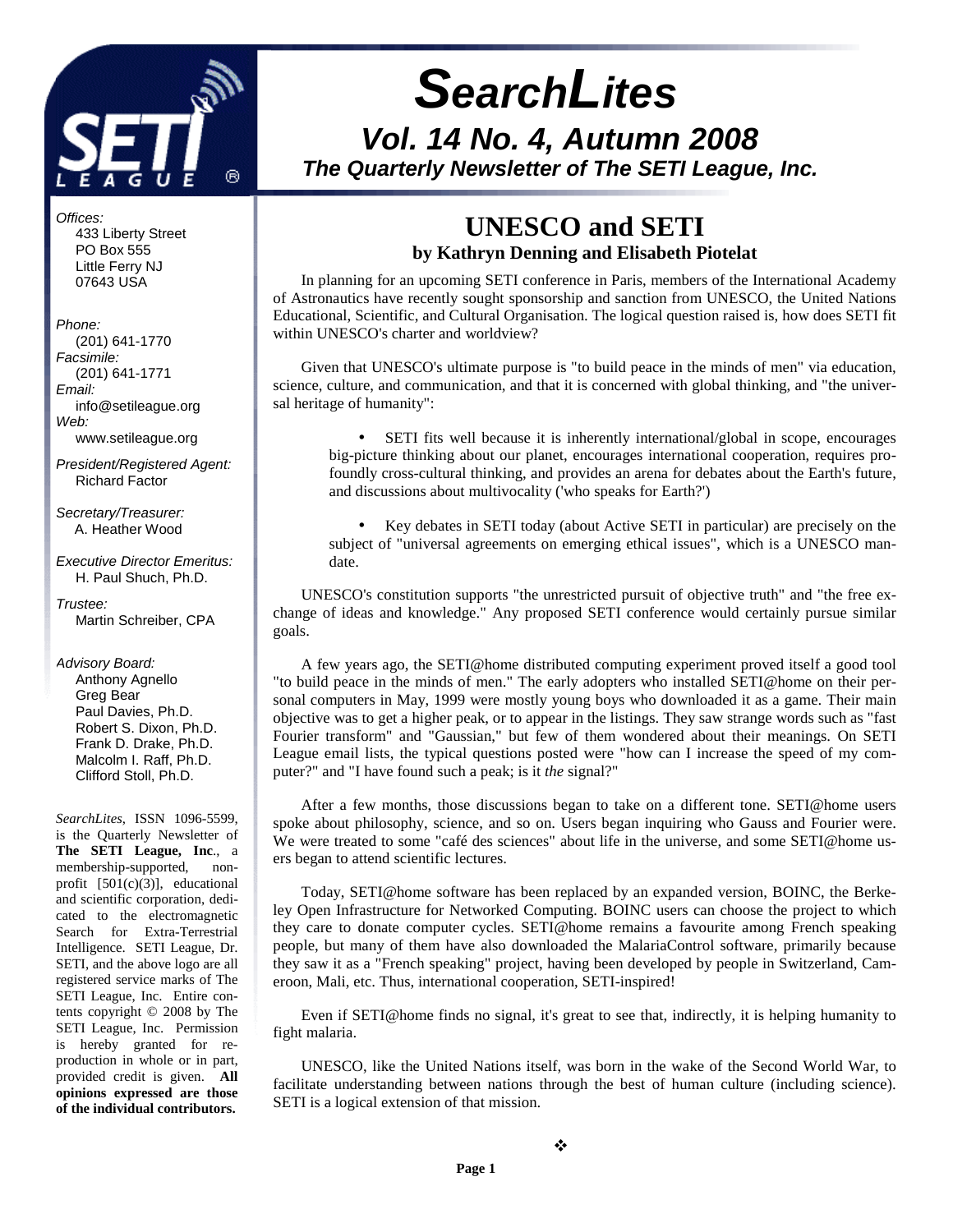## *Guest Editorial*  **Stonehenge and SETI by Dennis Price**

Surely one of the most frequently asked questions about Stonehenge is: what was it used for when it was first built? Is there one way in which we can describe an original function of these mesmerising ruins with confidence? Furthermore, would this be a description that the visionary and engineering geniuses who built Stonehenge would agree with, if we were able to have a conversation with them? In my opinion, the answer is yes.

One of my favourite observations on Stonehenge was made by Sir Arthur C. Clarke, who once wrote, "Only one thing can be stated with certainty about such structures as Stonehenge: the people who built them were much more intelligent than many who have written books about them." I entirely concur with this observation about the intelligence of the builders of Stonehenge, but I believe that it's possible to state at least one other uncomfortable truth about Stonehenge.

In a discussion with the archaeologist Professor Vance Tiede, the late astronomer Gerald Hawkins spoke of Stonehenge in the following terms: "There seems to be no practical value in what was going on at Stonehenge. One does not need Stonehenge to know when to plant seeds or when to breed cattle. Perhaps part of the purpose might have been for the handmaiden of astronomy - astrology.

Astronomy has grown out of astrology, though we may hate to face that fact. Uncanny powers were placed on celestial objects, and predictions were made which directly related, whether they came true or not, to human lives and events. There may have been some prognostication at Stonehenge.

I could quote examples at great length, but there's no doubt whatsoever about the fascination that the night sky held for our ancestors who built Stonehenge. All the evidence I've seen, and all the eminent sources I've researched, speak of our ancestors gazing at the heavens and fervently calling out to the black void in an attempt to make contact with sentient beings in the form of gods, spirits and ancestors. At the same time, they were trying to make sense of the Earth and Sky around, beneath and above them, all the while wondering at the true nature of striking phenomena such as comets, shooting stars and other visitors from the depths of space.

In other words, if Stonehenge was anything, it was a place where our ancestors undertook a prolonged search for extraterrestrial intelligence, whether you define intelligence as information that we glean from repeated observation, or whether you regard it as any form of sentient existence in the gulf of space beyond this world.

Of course, the term "the search for extra-terrestrial intelligence" immediately conveys images of visiting alien spacecraft or of distant civilisations on worlds orbiting other stars, which is probably why no other archaeologist would dream of using such a description of Stonehenge, but is a highly accurate one nonetheless. In exactly the same vein, no one argues with highly evocative but entirely appropriate terms like "The Pillars of Creation" to describe distant cosmic wonders such as those captured by the Hubble Space Telescope.

Our modern SETI programme began life in 1960, using an increasingly sophisticated array of technology to scan the heavens for signs of intelligent life elsewhere, whereas the people who built Stonehenge used the naked eye to seek out supernatural entities such as gods and stellified ancestors, as well as omens like inverted rainbows, portents, harbingers and a meaningful design behind the celestial bodies and phenomena they observed. To my mind, given the gap of 5,000 years or so between the two sets of "watchers of the skies", the two activities are virtually indistinguishable.

The late Carl Sagan frequently emphasised the need for a scrupulous examination of the facts, and rightly so. The description of Stonehenge as a manmade structure where our ancestors searched the skies for signs of extra-terrestrial intelligence or non-human entities had long seemed a blindingly obvious one to me, but rather than run the risk of persisting in a delusion, I decided to get a second opinion.

The Vatican has an observatory in Arizona that regularly organises international conferences on astronomy. While the staff at the Vatican Observatory are self-evidently men of profound religious beliefs, they also possess extensive qualifications in their chosen field, so I thought that this combination of learning, experience, science, religion and highly disciplined thinking would be the sternest possible test of my ability to make a convincing case for Stonehenge to be defined or classified as an early SETI structure.

I wrote to Christopher J Corbally, the Vice President of the Vatican Observatory and a man with an impressive list of qualifications that includes a Bachelor of Science degree in Physics with Honours, a Master of Science in Astronomy, a Doctorate in Astronomy and a Bachelor's Degree in Theology with Honours, in addition to the various posts he's held, such as Dean of the Vatican Observatory Summer School.

I pointed Chris toward my website, as well as inviting him to make whatever enquiries about me he chose to, on the internet and elsewhere, and he was good enough to find the time to reply. As the time period under discussion is prehistory, a period without written records, he naturally qualified what he had to say by pointing out that "this is speculation, based on a sense that humans have been asking the same kind of questions over the ages, even though our scientific tools have changed".

I wouldn't expect anyone applying themselves to a serious consideration of this matter to ignore the aspect of a lack of written records, but Chris also wrote "I think that you are correct in thinking those people who built Stonehenge would have pondered about life, and intelligent life, elsewhere."

When I presented my case to Chris, he observed, "From the Greek Atomists on (and no doubt before them), it seems that anyone who thought that our Earth was not unique would have entertained ideas about extraterrestrial life."

Does the classification of Stonehenge as Britain's earliest manmade SETI structure conflict with any other strongly held views about the place? On the contrary - to my mind, it compliments them all.

**Disclaimer:** The opinions expressed in editorials are those of the individual authors, and do not necessarily reflect the position of The SETI League, Inc., its Trustees, officers, Advisory Board, members, donors, or commercial sponsors.-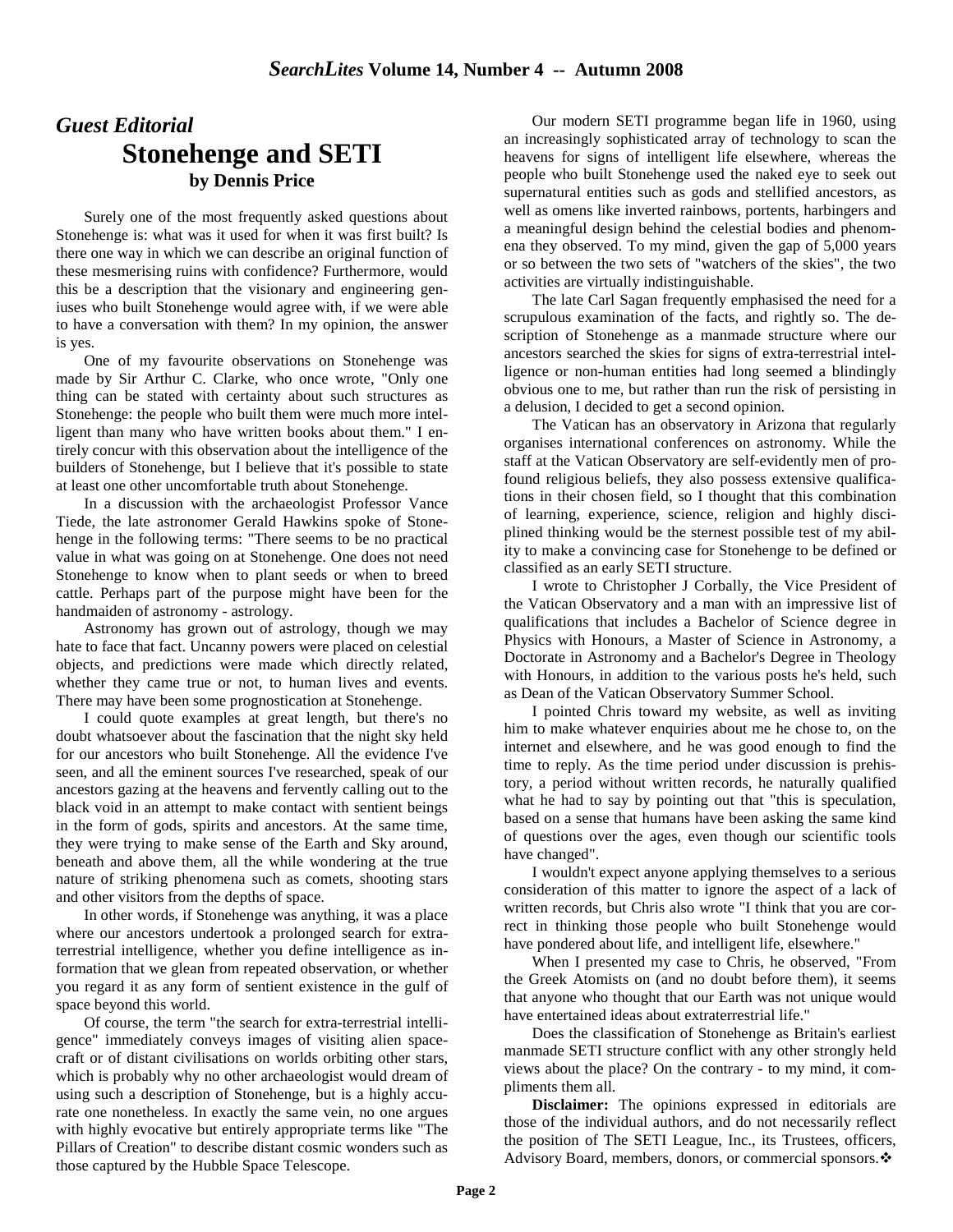*Ask Dr. SETI ®* 

## **Black Holes and FTL**

### **Dear Dr. SETI:**

*In your response to an interested party's question on the attainability/feasibility of the speed of light, you mentioned "not one shred of verifiable evidence" of anything traveling faster than the speed of light. What about a black hole? Would not anything that crosses the Event Horizon be doing exactly that (traveling faster than light)? Could a gravity-assist maneuver propel a spacecraft to such a speed?* 

*Portland Reader*

#### **The Doctor Responds:**

An interesting question, dear reader. First off, I must stipulate that black holes are a little outside of my personal experience. I expect the same is true for you (even in Portland).

That said, it is my understanding (which is admittedly limited) that the immense gravity well represented by a black hole warps spacetime. Such distortions will have effects upon electromagnetic radiation which can only be described as wierd. It may appear that the 'c' limit is violated. On the other hand, if it is space that is distorted, rather than velocity, it's hard to say whether an *apparent* acceleration is genuine or illusory. And if it is time that is distorted, it becomes equally difficult to discern velocity when viewing the event from within an inertial reference plane. So, no, I would have to say that, at least from the perspective of viewers outside the event horizon, the 'c' limit is preserved.

But, what about what happens *inside* the event horizon? Could not a particle sucked into a black hole attain superluminal velocity? I am willing to concede the possibility, although how we will ever verify or refute that hypothesis without being sucked into the black hole ourselves is beyond me.

As I read it, the thrust (that sounds more dynamic than 'gist,' doesn't it?) of your argument deals with accelerating spacecraft (a practical application involving harnessing the black hole's gravity gradient in some way). I would speculate that, as long as the event horizon is not breached, the universal speed limit would be preserved for any gravity assist maneuver. Once inside the event horizon, any object which *is* accelerated beyond c will cease to exist, from our vantage point. I find it hard to imagine how we could harness this effect in any practical way.

But, what do I know? Not only have I never actually seen a black hole, I'm not even a real doctor...

## **Shouldn't Earth Temperature Dominate?**

### **Dear Dr. SETI:**

*Say I have an antenna consisting of a parabolic dish reflector, which is pointed away from the earth. Imagine I have*  *a low noise amplifier, say 30K, and the signals from space are reflected from the parabolic dish into a feedhorn, and then into the preamp and receiver. Why doesn't my receiver see the 273 K temperature of the reflector, instead of the low temperature in space (plus atmospheric noise)?* 

*David (via email)* 

### **The Doctor Responds:**

That's a very illuminating question, David. ;-)

A properly designed, well fed parabolic reflector acts as a thermal mirror, rather than a thermal blackbody. Let's answer by way of an analogy involving colors. Imagine a perfect, flat optical mirror that's shiny silver in color, lying on the green grass, and pointing up at blue sky. Now, look into the mirror, and what color do you see? Blue sky reflected back to you, of course, not the green of the grass or the silver of the surface.

Perfectly illuminated parabolic reflectors do something similar to color temperatures. Only, they're not ideal reflectors (because their surfaces are imperfect), nor are they perfectly illuminated. So, the system temperature you actually see is a combination of mostly sky temperature, a little noise contribution from the reflector surface (due to its imprecision), and a little noise contribution from the Earth (due to spillover, or over-illumination). Both the ground and the dish temperature contributions are (as you might expect) worse for a mesh dish than they are for a solid one. But, unless you've done a miserable job with your reflector or feed designs, sky noise will clearly dominate.

## **NASA Deep Space Network SETI Beacons**

### **Dear Dr. SETI:**

 *I recently acquired an LNA and PLL LO for reception at 8.4 GHz (the NASA Deep Space network frequency band) using my 4.9m dish. How about that as a potential SETI frequency, as extraterrestrials might pick up signals from our various spacecraft?* 

*Ed, Alaska* 

### **The Doctor Responds:**

 We're always in search of interesting "magic frequencies," Ed. X-band is certainly a good part of the spectrum to monitor for intelligently generated extraterrestrial signals, and the equipment you describe could well be used for SETI, as well as for monitoring our various space probes. And, trying to second-guess ETI as to the frequencies on which they might be transmitting could well prove productive. But, do I expect ETI to be able to detect the downlinks from our space probes? Not really.

Spacecraft power budgets are extremely limited, so the downlinks use the lowest possible transmitter power, with high-gain antennas pointed back toward Earth to make up the link margin. I highly doubt that these signals can be detected over interstellar distances. Thus, listening on those frequencies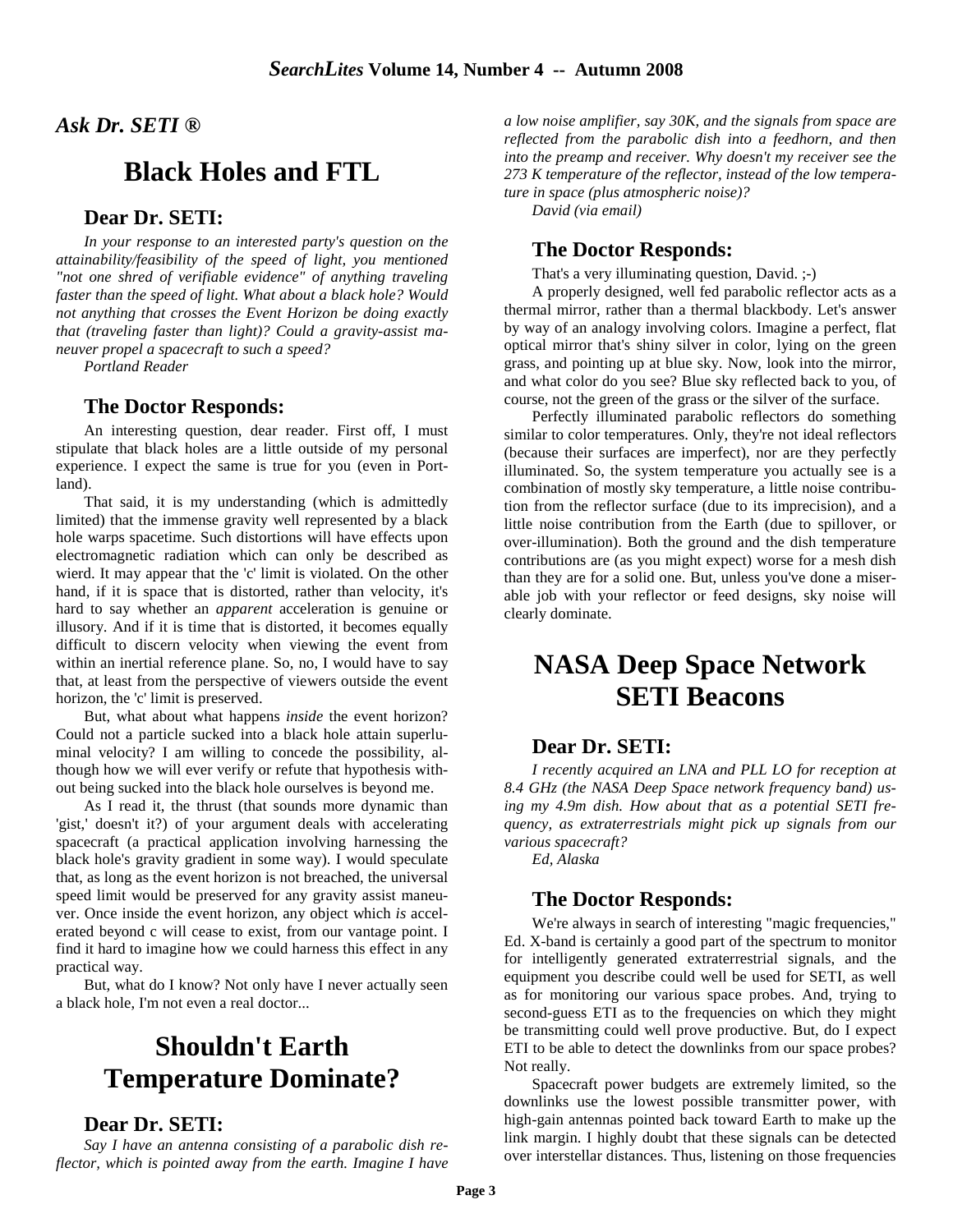for extraterrestrial replies to our spacecraft would probably be an exercise in futility.

On the other hand, those same spacecraft receive uplink telecommands from Earth, and the NASA Deep Space Network uses very powerful transmitters to send those commands. Some of those uplink signals are also in X-band, in the vicinity of 8.6 GHz, and it is conceivable that they are powerful enough to be detected by advanced extraterrestrial SETI scientists. So, on the offchance that ETI might reply on the same frequency it receives, it certainly couldn't hurt to monitor the DSN uplink frequencies, at least occasionally.

### **Dark Matter Frequencies**

### **Dear Dr. SETI:**

 *From what I've read, you are searching for a signal using the natural frequency of Hydrogen at 1420MHz, since that is most abundant element in the Universe, and therefore a likely transmission frequency for a signal. However, according to the latest theories of Dark Matter and Dark Energy, it appears that baryonic matter constitutes only 4% of the known Universe. This implies that there must be more abundant substances than Hydrogen atoms, yet to be discovered.* 

*By extension of the logic of searching for signals on the natural frequency on the most abundant substance in space: if that substance is not Hydrogen, but rather the main constituent particle of Dark Matter, would it be feasible to search for signals on this new (sub-atomic) particle's natural frequency, as a more likely source of transmission than Hydrogen?* 

*Grant (Australia)*

### **The Doctor Responds:**

 Your logic is unassailable, Grant. But, there is a problem: Dark matter is, by its very nature, a mystery. It is invisible to us. We can only infer its existence by its apparent interaction with baryonic matter. We don't know exactly what it is. Therefore, we don't know what its emission frequencies might be. In fact, we don't even know if it emits at all (if it did, after all, then it wouldn't be dark matter!) So, at what frequency do we search, for signals aligned with invisible emissions from unknown substances? We just don't know!

Baryonic matter, on the other hand, is visible to us, in the radio spectrum, by the emission lines related to its various atomic transitions. We presume that it is visible to our cosmic companions as well, and that they too can observe its various emission lines. Thus, baryonic matter (such as Hydrogen) produces electromagnetic signposts. Trying to read invisible signs is difficult, even if you do know for sure that they exist.

The problem of calibrating upon hypothesized, invisible emissions from unknown, dark matter is analogous to searching for the so-called Zeta Waves which Philip Morrison hypothesized, as discussed in a previous column. But, when such emissions become visible to us, you can be sure we'll search in their neighborhood.

## **RF Absorption of Polystyrene Foam**

### **Dear Dr. SETI:**

*Do you happen to know how much RF polystyrene foams will absorb at L-band frequencies? I know that most PVC materials, due to additives, are not RF transparent, but what about polystyrene foam?* 

*Marcus, Canada* 

#### **The Doctor Responds:**

 I can't answer that question, Marcus, but I can tell you how to find out. Cut a block of the foam in question, and put it in the microwave oven for about a minute. If it gets warm, it's absorbing RF. If it's cool to the touch, it's RF transparent. (Put a cup of water in the microwave oven with the foam block. It's supposedly not good for the magnetron to run the oven without a load.)

### **Marcus Reports:**

 *I placed a chunk of standard DOW-Corning pink styrofoam insulation, in 1.5" thickness, alongside a glass of water in the microwave for 60 seconds on high-power. The water got hot, but the styrofoam stayed at ambient, except for a small section that was right next to the glass, which was just barely warmer than the rest of the chunk. I'm thinking this will be just fine for use as insulation at 21cm.* 

## **Tree Attenuation**

### **Dear Dr. SETI:**

 *I'm anxiously aiming my dish skyward, but it looks like there is quite a bit of shrubbery (courtesy of the Monty Python people, no doubt) and foliage in the way of parts of the dish area. At lower frequencies this wouldn't matter, but when viewing satellite TV at X/Ku band, it's a disaster. What about at L/S-band frequencies (1.4-2.3GHz)? Will trees significantly attenuate incoming signals?* 

*Greg, Sweden* 

### **The Doctor Responds:**

 There are three different mechanisms at work here, Greg, all of which conspire to obstruct microwave signals when foliage is present. The most obvious of these is water attenuation. Trees are water-based lifeforms (as, in fact, are we). Their leaves are especially adept at storing water. Water molecules exhibit several different natural resonant frequencies in the microwave spectrum. When signals at these frequencies interact with water molecules, some of the photons transfer energy to the water by exciting various vibratory modes in it. If energy is transferred this way, some of it is obviously lost by the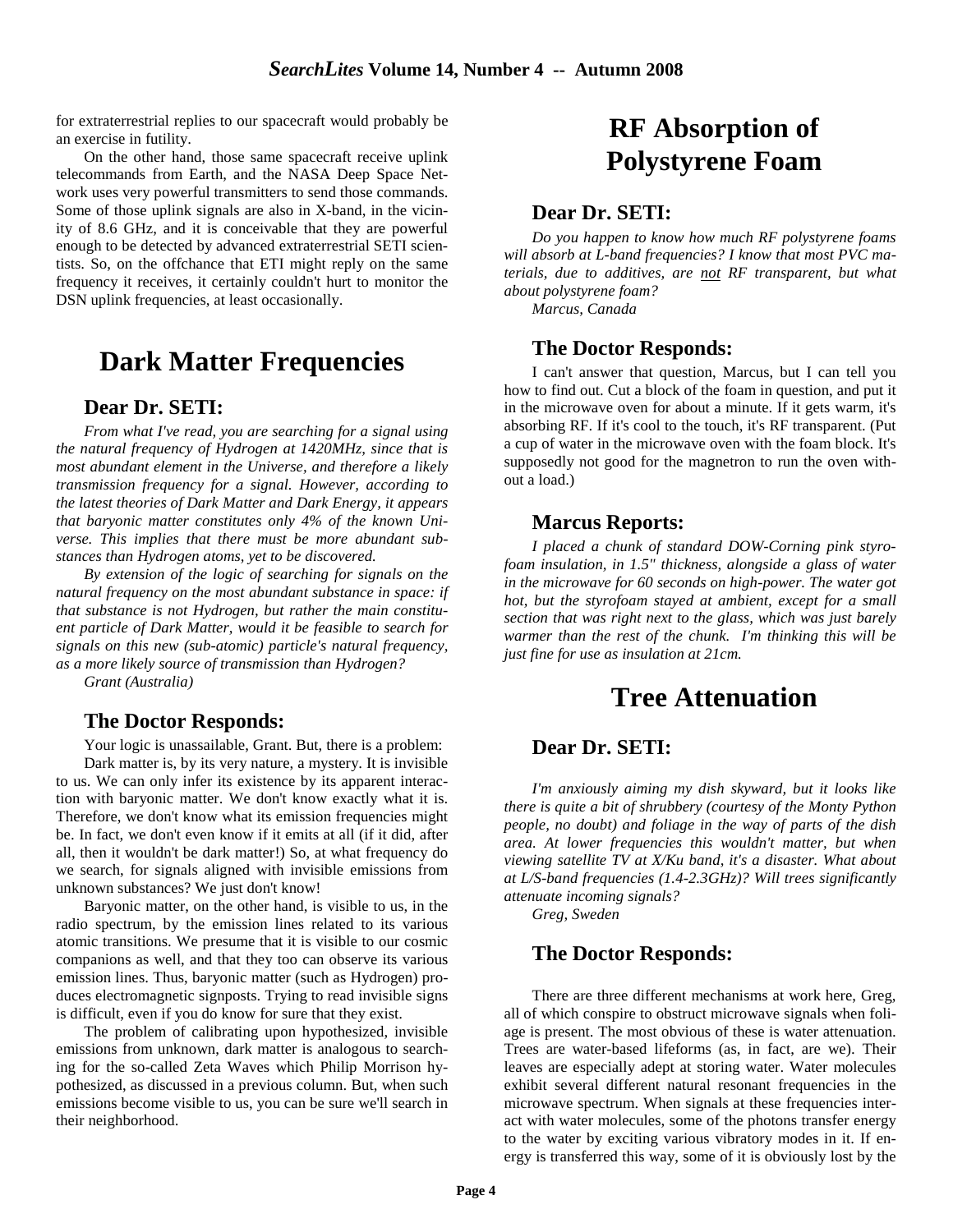photon stream, resulting in a reduction in signal strength. You've probably already observed this effect when viewing Ku-band satellites. Obviously, dry leaves are less deleterious than wet ones.

Another mechanism is thermal in nature. On Earth, trees are generally warm bodies, stabilized somewhere near 300 Kelvin. Planck tells us that any object warmer than absolute zero radiates a predictable blackbody spectrum. There will be thermal radiation components present at whatever frequency you tune. When radio telescopes are used as total-power radiometers, these thermal emissions look like signals, and in fact can obscure the actual signals we seek. Remember, thermal noise is just that -- *noise*, and when looking for weak signals (the name of the game for SETI), signal-to-noise *ratio* is critical. In the cold of the arctic (or even the Swedish) winter, this effect is somewhat reduced.

The third consideration with respect to foliage is physical resonances. Consider a pine needle, for example, that's exactly one-half wavelength at the frequency of an impinging signal That needle is going to act rather like a half-wave dipole antenna, absorbing energy. At the familiar 21 cm hydrogen line, a 10.5 cm pine needle (fairly typical of the trees around my dish) is going to raise havoc with any incoming signal.

Obviously, it's best to chop down all the trees in the vicinity of your SETI dish. If this is not an option, you can only hope for dry trees, cold winters, and non-resonant leaves.

 $\cdot$ 



**Dr. Steve Dick was keynote speaker at the 2008 technical meeting of the Society of Amateur Radio Astronomers (SARA) held recently at NRAO Green Bank WV. Steve, who is well known to the SETI community, is an astrophysicist with a Ph.D. in the history and philosophy of science, who spent 25 years at the U.S. Naval Observatory before becoming NASA's Chief Historian in 2003. Here, he poses with the Drake Equation plaque on the wall of what is now called the Drake Lounge, the room at Green Bank where Dr. Frank Drake first introduced his famous equation in 1961.** 



**Quite a few SETI League members were in attendance at the 2008 technical meeting of the Society of Amateur Radio Astronomers (SARA) held recently at NRAO Green Bank WV. If you don't see yourself in this picture, be sure to attend next year's SARA conference, to be held at Green Bank from 28 June to 1 July, 2009.**



**At the July 2008 technical meeting of the Society of Amateur Radio Astronomers (SARA), held at NRAO Green Bank WV, executive director emeritus H. Paul Shuch presents The SETI League's 2008 Orville N. Greene Service Award to Tom Crowley, KT4XN. A Charter Member of The SETI League, Crowley has long served as a SETI League volunteer Regional Coordinator. He has served as President and Treasurer of SARA, a SETI League affiliate society, and participated in many SARA and SETI League meetings over the years. His efforts to bring the two organizations closer together have helped to legitimize SETI science as a respected branch of radio astronomy.**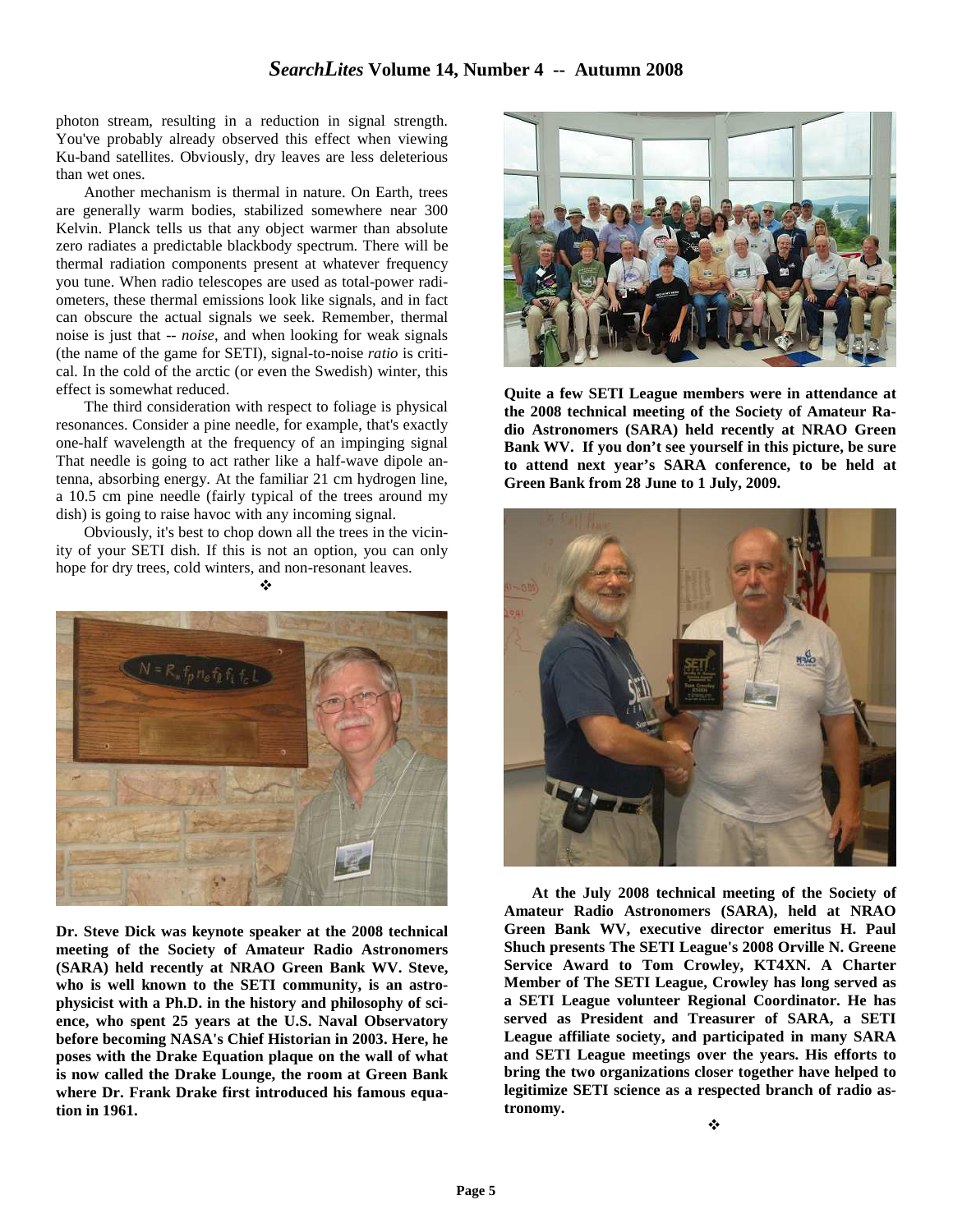## **The SETI League Thanks:**

The person who made the recent anonymous donation in the memory of Gary Schaefer. Your generosity is appreciated.

### -

### **Event Horizon**

SearchLites' readers are apprised of the following conferences and meetings at which SETI-related information will be presented. League members are invited to check our World Wide Web site (www.setileague.org) under *Event Horizon*, or email to us at info@setileague.org, to obtain further details. Members are also encouraged to send in information about upcoming events of which we may be unaware.

**September 22 - 26, 2008**: *Searching for Life Signatures*, Paris, France, under the sponsorship of the International Academy of Astronautics SETI Permanent Study Group.

**September 27, 2008**: *Mid Atlantic States VHF Conference*, Blue Bell PA.

**September 29 - October 3, 2008**: *59th International Astronautical Congress*, Glasgow, Scotland.

**October 24 - 26, 2008**: *AMSAT Space Symposium*, Buckhead, GA.

**February 13 - 15, 2009**: Dr. SETI to be Featured Filker at *Boskone 46*, Boston, MA.

**March 20 - 22, 2009**: *Lunacon 2009*, Rye Brook, NY.

**April 3 - 5, 2009**: Dr. SETI to be Filk Guest of Honor at I-Con 28, New York City area.

**April 18, 2009, 0000 UTC - 2359 UTC**: Tenth annual SETI League Ham Radio QSO Party: 3.551, 7.0309, 7.2039, 14.084, 14.204, 21.306, and 28.408 MHz.

**April 19, 2009**: Fifteenth SETI League Annual Membership Meeting, Little Ferry NJ.

**May 15 - 17, 2009**: Hamvention 2009, Dayton OH.

**May 22 - 25, 2009**: *Balticon 43*, Hunt Valley, MD.

**May 29 - 31, 2009**: Rochester Hamfest, Rochester NY.

**June 19 - 21, 2009**: *Concertino '09*, Arlington, MA.

**June 28 - July 1, 2009**: *Society of Amateur Radio Astronomers* Conference, NRAO Green Bank WV.

**July 23 - 25, 2009**: Central States VHF Conference, St. Charles IL.

**August 6 - 10, 2009**: *Anticipation*, 67th World Science Fiction Convention, Montreal, Quebec Canada.

**October 12 - 16, 2009**: *60th International Astronautical Congress*, Daejon, Korea.

**April 17, 2010, 0000 UTC - 2359 UTC**: Eleventh annual SETI League Ham Radio QSO Party: 3.551, 7.0309, 7.2039, 14.084, 14.204, 21.306, and 28.408 MHz.

**June 4 - 6, 2010**: Rochester Hamfest, Rochester NY.

**June 2010 (dates TBA)**: *Society of Amateur Radio Astronomers* Conference, NRAO Green Bank WV.

August 2010 (dates TBA):  $14<sup>th</sup> International EME Conference$ *ence*, Dallas TX.

**October 2 - 6, 2010 (proposed)**: *66th World Science Fiction Convention*, Melbourne Australia.

**October 2010 (dates TBA)**: *61st International Astronautical Congress*, Prague, Czech Republic. -

### **Arecibo Observatory Funding by G. Warren Coleman, WD4NIT**

The Arecibo Radio-Radar Observatory in Puerto Rico is facing a significant reduction in funding over the next 3 or 4 years. Originally (1) it was intended only for ionospheric research, mainly so the military could predict frequencies and paths for long range communications. It was therefore initially under the control of the U. S. Department of Defense. Through a number of innovations before and after operation began in November 1963, it has become a general purpose radio-radar observatory especially suited to planetary radar work. The transmitter furnishes one megawatt. The receivers are cooled with liquid helium. One of the first innovations included in the original design was the rotatable azimuth arm below the 900 ton platform. Antennas and later the Gregorian dome can move along the length of the arm to provide steering up to 20 degrees from vertical. The original ionospheric research required only vertical aiming.

In 1965 Arecibo established the rotation rate of Mercury at 59 days. Previously it was thought to present the same side to the Sun with an 88 day rotation and 88 day orbit. In 1968- 69 radio pulses from the Crab Nebula discovered at Green Bank (WV, US) were confirmed and more precisely located by Arecibo. In 1969 the National Science Foundation assumed control from the DoD. However ionospheric research has continued as a mission element throughout the history of the observatory. In 1974 a new reflector surface and the planetary radar were installed. From 1974 to the present many observations of asteroids, comets, and planets and extra-solar system objects have been made. In 1996 the Gregorian dome was installed, which allowed correction for aberration of the spherical main reflector.

Some of the other large radio telescopes now in service (2) are: The RATAN-600 in Russia, Jodrell Bank in the U. K., and Green Bank Telescope in WV, U. S. The 576 meter RATAN-600 is a conical shaped structure that is fixed. Limited steering is provided by individual movable panels. The 76 meter Jodrell Bank and 100 meter Green Bank Telescope cover much lower angles than Arecibo, but have much smaller aperture areas also. The Arecibo primary perimeter diameter is 305 meters.

The NSF may be premature in reducing funding for Arecibo if no other similar planetary and Near Earth Object radar is available to replace it. Professional staff can not be expected to stay with a project doomed to be de-funded. I wrote to Congress to ask that they maintain Arecibo funding. You may wish to do the same. I did not mention SETI work (which is always "piggy-backed" with other principal research) because that can be done elsewhere and because many members of Congress have a very negative attitude towards SETI. Instead I emphasized the need for continued surveillance of (low probability, but deadly on collision) NEOs and the need to keep the finest planetary radar system in operation.

#### **References:**

1. Arecibo site www.arecibo-observory.org

2. Wikipedia online encyclopedia article "radio telescopes"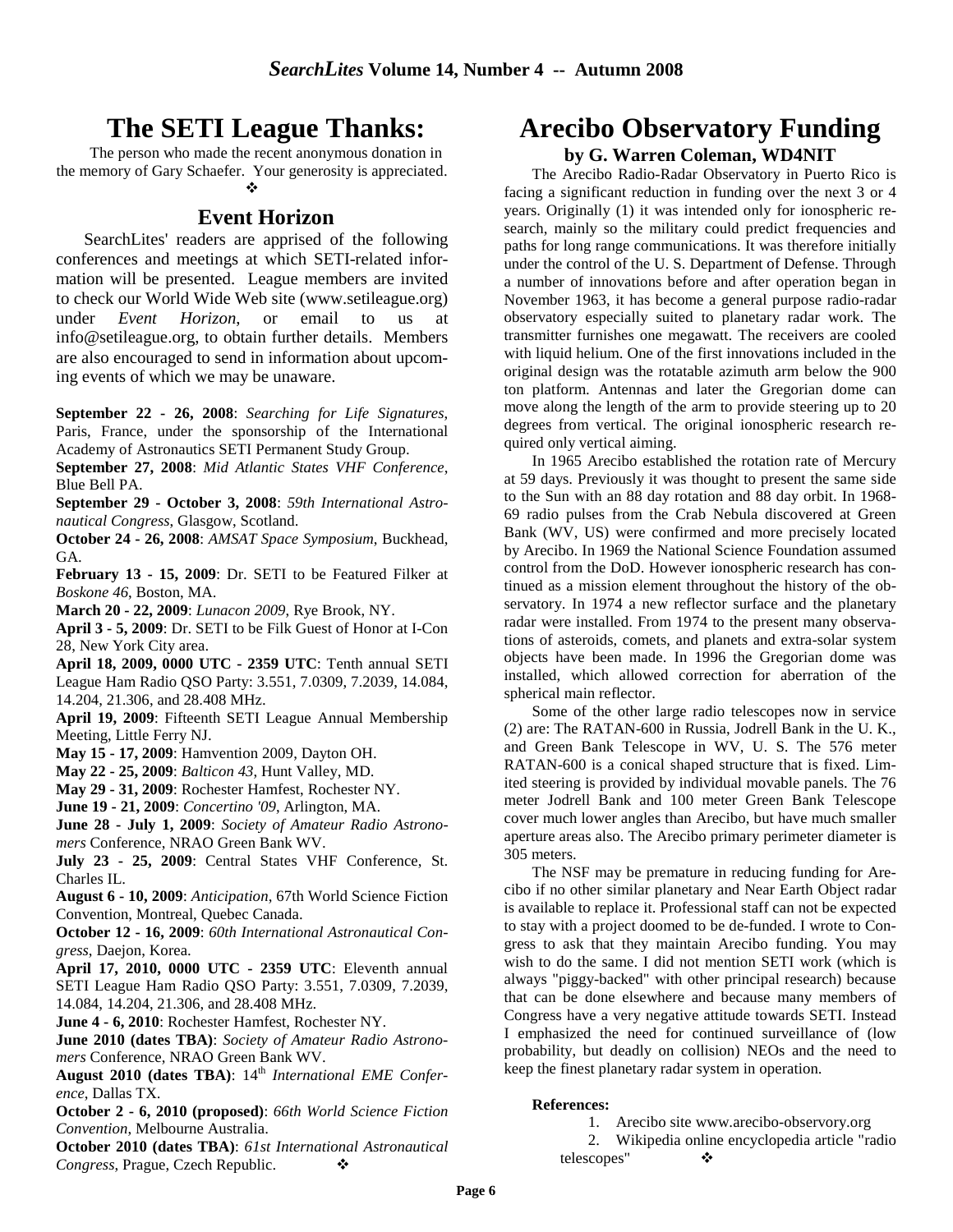### **Proceedings of the 2008 Conference of the Society of Amateur Radio Astronomers**

**Now available from the SETI Store --** *Proceedings of the 2008 Conference of the Society of Amateur Radio Astronomers*. Many SETI League members contributed to this June 2008 Conference, hosted by our sister society, SARA. Proceedings edited by The SETI League, Published by the American Radio Relay League. ISBN 0-87259-136-0.

**Suggested Contribution:** \$20 postpaid in US, \$27 postpaid elsewhere.

### **Table of Contents**

- **Dedication**
- Letter of Welcome from SARA President Charles Osborne
- **SARA Mission Statement**
- 2008 SARA Conference Schedule
- 2008 SARA Conference Abstracts
- Announcement of Keynote Speaker, Dr. Steven J. Dick
- Cosmology and Biology, by Dr. Steven J. Dick, Chief Historian, NASA
- FFT Simplified, by Bruce Randall, WD4JQV
- A remotely accessible Amateur Radio Astronomy Observatory, by Charles Forster, WA9ACI
- Innovative Experiments for the Radio Astronomy Classroom, by John C. Mannone
- Characterizing a Microwave Radiometer for Solar Plasma Observations, by Jamie Riggs
- The Biggest Offset Dish in the World, by Charles Osborne, K4CSO
- Ku-band Microwave Radio Astronomy Interferometry Laboratory, by David Fields, N4HBO, et.al.
- TAOSON Tamke Allan Observatory Solar Observation Network, by Bill Lord et.al.
- Searching for Earthlike Planets, by James Van-Prooyen, N8PQK
- Observing a Lunar Eclipse at 12 GHz, by Paul Oxley
- Improvements to a Digital Baseband Four Channel Receiver, by Paul Oxley
- Solid State Spectral Imager (SSSI) on a Chip and the Search for Extraterrestrial Life, by Thaddaeus Hannel et.al.
- Introducing a new Radio Astronomy software application, by Shad Nygren, KD7WMX
- NASA Space Exploration and Radio Astronomy, by John C. Mannone
- A low cost Pulsar Machine, by James VanProoyen, N8PQK
- Sputnik and SETI: Uniting East and West, by Prof. H. Paul Shuch, N6TX
- Interferometry of the Sun at 4 GHz, by Wayne Thresher, et.al.
- SARA Journal Archives Available on CD-ROM



## **Radio Astronomers Offer Membership Incentive**

**GREEN BANK, WV.., July 2008 --** At its annual technical conference held at the National Radio Astronomy Observatory, the Society of Amateur Radio Astronomers (SARA), a SETI League affiliate, has just extended an incentive for SETI League members to join its ranks. For the next year, any SETI League member choosing to secure a one-year SARA membership will enjoy full membership benefits through the group's June 2010 meeting. In addition, SETI League members joining SARA will receive a free copy of the SARA Journal CD, which includes all issues of *Radio Astronomy* published since the group's inception some 27 years ago.

At its annual membership meeting in April, the Board of Trustees of The SETI League had voted a similar membership deal for SARA members in good standing, offering a membership extension and free book for SARA members joining The SETI League at the 2008 Green Bank conference. Twelve SARA members availed themselves of this opportunity. "It's the least we can do to reciprocate," noted Tom Crowley, SARA's outgoing treasurer and incoming president. "Our interests are complementary. I belong to both organizations, and don't see why others shouldn't as well."

The Society of Amateur Radio Astronomers (SARA) is an international society of dedicated enthusiasts who teach, learn, trade technical information, and do their own observations of the radio sky. This organization is a scientific, non-profit group founded for the sole purpose of supporting amateur radio astronomy. SARA was organized in 1981, and today has hundreds of members worldwide. The group consists of optical astronomers, ham radio operators, engineers, teachers and non-technical persons. Many of their members are new to the field, and membership is extended to all who have an interest in radio astronomy. SETI League members often avail themselves of the technical information on the SARA website, radio-astronomy.org. SARA and The SETI League became mutually affiliated societies in 2002.